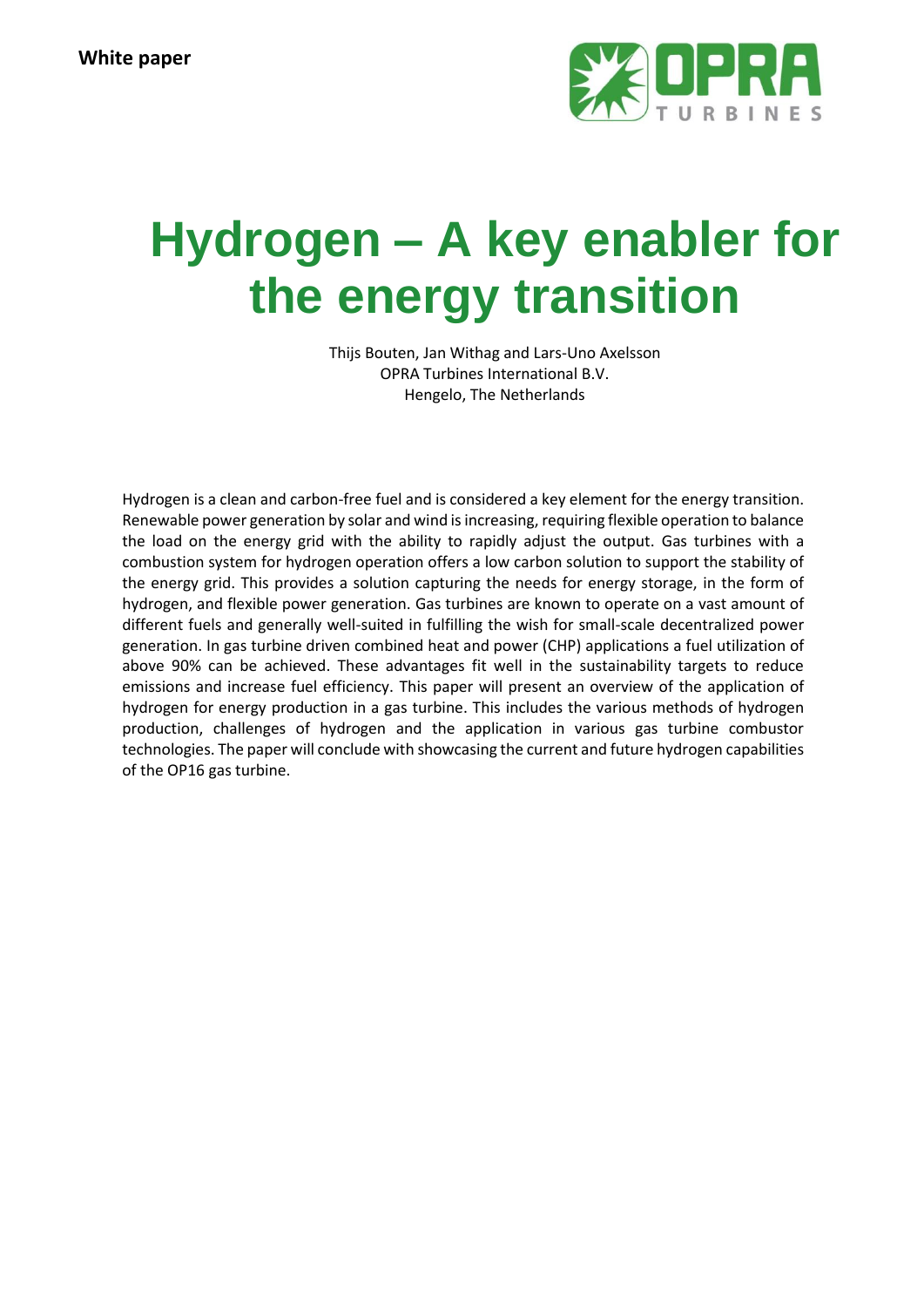

*<u>O* An Energas Group Company</u>

# 1 Introduction

Hydrogen is a clean and carbon-free fuel and is considered a key element for the energy transition. Renewable power generation by solar and wind is increasing [1, 2], requiring flexible operation to balance the load on the energy grid with the ability to rapidly adjust the output. Gas turbines with a combustion system for hydrogen operation offer a low carbon solution to support the stability of the energy grid. This provides a solution capturing the needs for energy storage, in the form of hydrogen, and flexible power generation.

Combustibles are still an important part of the energy chain. Small and medium enterprises that rely on heat and power on demand to control their processes, will seek for reliable solutions that are meeting the European targets. Gas turbines are in general well-suited to run on a large variety of fuels. The design makes it also possible to be fuel flexible and to run in different modes that can combine conventional and alternative fuels at the same time. Dual-fuel operation, bi-fuel operation or blending hydrogen with conventional or alternative fuels are possibilities to reduce the operational risk in the energy transition if hydrogen availability is not meeting the requirements. Together with the previous notes, gas turbines are known to efficiently operate on a vast amount of different fuels and generally well-suited in fulfilling the wish for small-scale decentralized power generation. Especially in combined heat and power (CHP) applications where a gas turbine can lead to an efficient system reaching heat utilization up to 90% of energy content of the fuel. These advantages fit well in the sustainability targets to reduce emissions and increase fuel efficiency.

A common way to produce hydrogen is through electrolysis of water, which decomposes the water into hydrogen and oxygen using electricity. When the electricity is generated by renewable sources, such as wind and solar, it is referred to as green hydrogen. By producing hydrogen using excessive renewable energy it can be used as a form of energy storage. Alternatively, hydrogen can be produced from natural gas, either as grey hydrogen whereby carbon dioxide is released to the atmosphere or as blue hydrogen whereby the carbon dioxide is captured and stored. More details regarding the production of hydrogen are discussed in chapter [2](#page-2-0) of this paper.

The properties of hydrogen are significantly different from conventional fuels. The high flame speed, low density and small molecule size are challenging for operation. The challenges with respect to the properties of hydrogen are discussed in chapter [3.](#page-6-0) More details regarding the effect of hydrogen on gas turbine combustors are described in chapte[r 4.](#page-7-0) Finally, conclusions are drawn in chapte[r 5.](#page-9-0)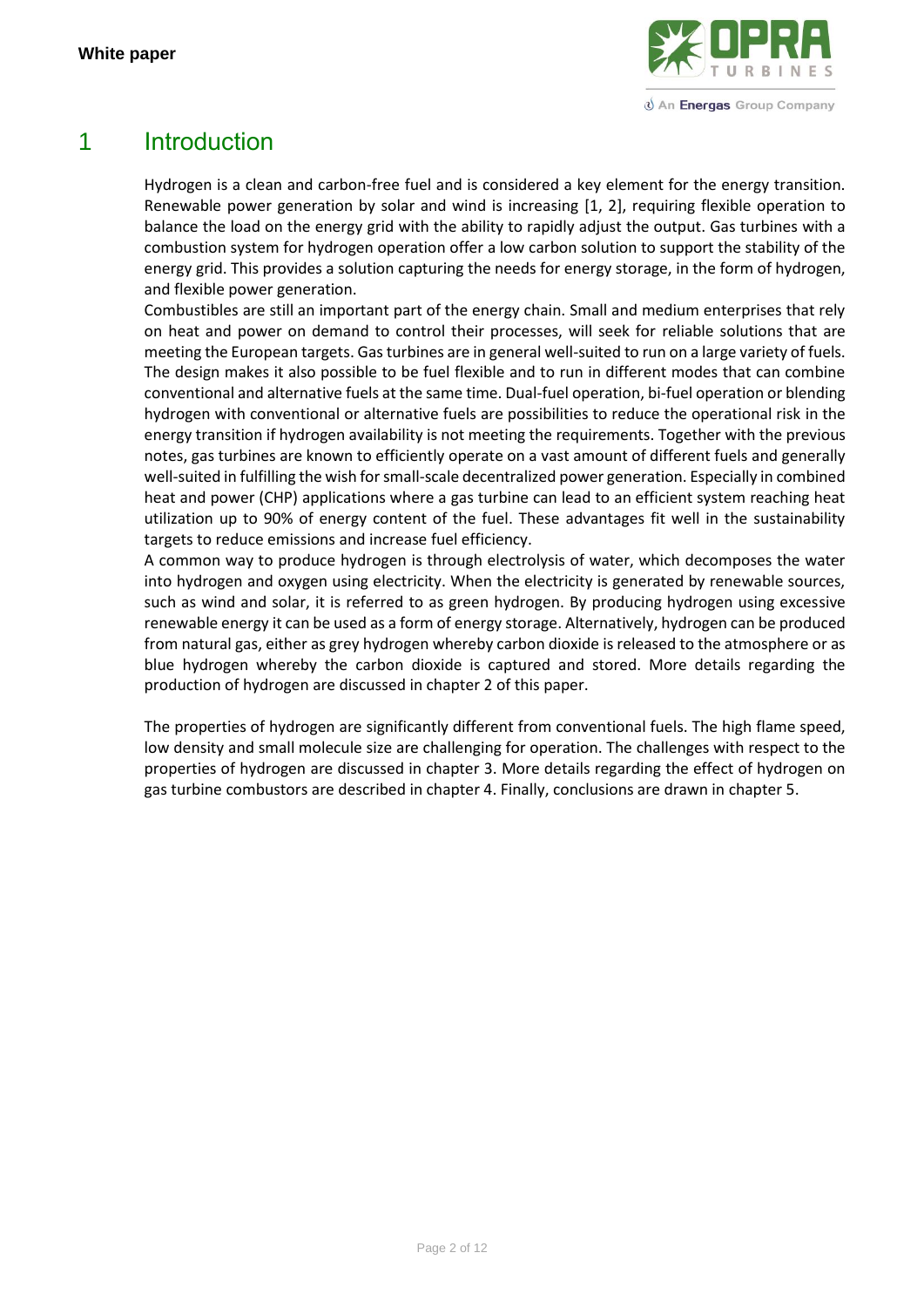

# <span id="page-2-0"></span>2 Production of hydrogen

Hydrogen is the most abundant chemical substance in the universe, on earth hydrogen exists in almost all organic compounds. Hydrogen as an energy carrier can be generated from a wide variety of fossil fuels and renewable energy. The most significant processes for hydrogen production will be discussed in this chapter. A distinction will be made between "Grey Hydrogen" and "Blue Hydrogen" which are made from fossil fuels and "Green Hydrogen" which is made from renewable sources.

## <span id="page-2-2"></span>2.1 Hydrogen production from fossil fuels ("Grey / Blue Hydrogen")

Hydrogen can be produced by processing of various fossil fuels. Natural gas is currently considered to be the most important energy source for hydrogen production, at 70%, followed by oil, coal and electricity [3]. All of the processes described in this section produce carbon dioxide as a by-product of the hydrogen production. When the carbon dioxide is released into air, the hydrogen produced is named "grey hydrogen". An overview of the various methods of grey hydrogen production is shown<br>in Figure 1 in [Figure 1.](#page-2-1)



**Figure 1: Grey Hydrogen production**

<span id="page-2-1"></span>When instead of releasing the  $CO<sub>2</sub>$  to the air, the  $CO<sub>2</sub>$  from this process is captured and stored the hydrogen produced is CO2-neutral. When the hydrogen is produced in combination with the Carbon Capture and Storage (CCS) process the hydrogen is called "blue hydrogen". An overview of these processes is shown i[n Figure 2.](#page-3-0)

Steam methane reforming (SMR) is the primary method for hydrogen production. An endothermic reaction with steam and methane is used to produce a mixture consisting predominantly out of carbon monoxide and hydrogen, with small amounts of carbon dioxide and water vapour. Subsequently the carbon monoxide and the remaining water are converted to hydrogen and carbon dioxide by means of the water gas shift reaction.

A second process used for solid fossil fuels is gasification. When compared to SMR, gasification is a chemically more complex process which produces a higher ratio of hydrogen to carbon dioxide. Gasification is the reaction of a carbon carrier with an oxygen containing gas to form a synthesis gas containing both CO and H2. The water gas shift reaction is then used to convert the carbon monoxide and the remaining water into hydrogen and carbon dioxide.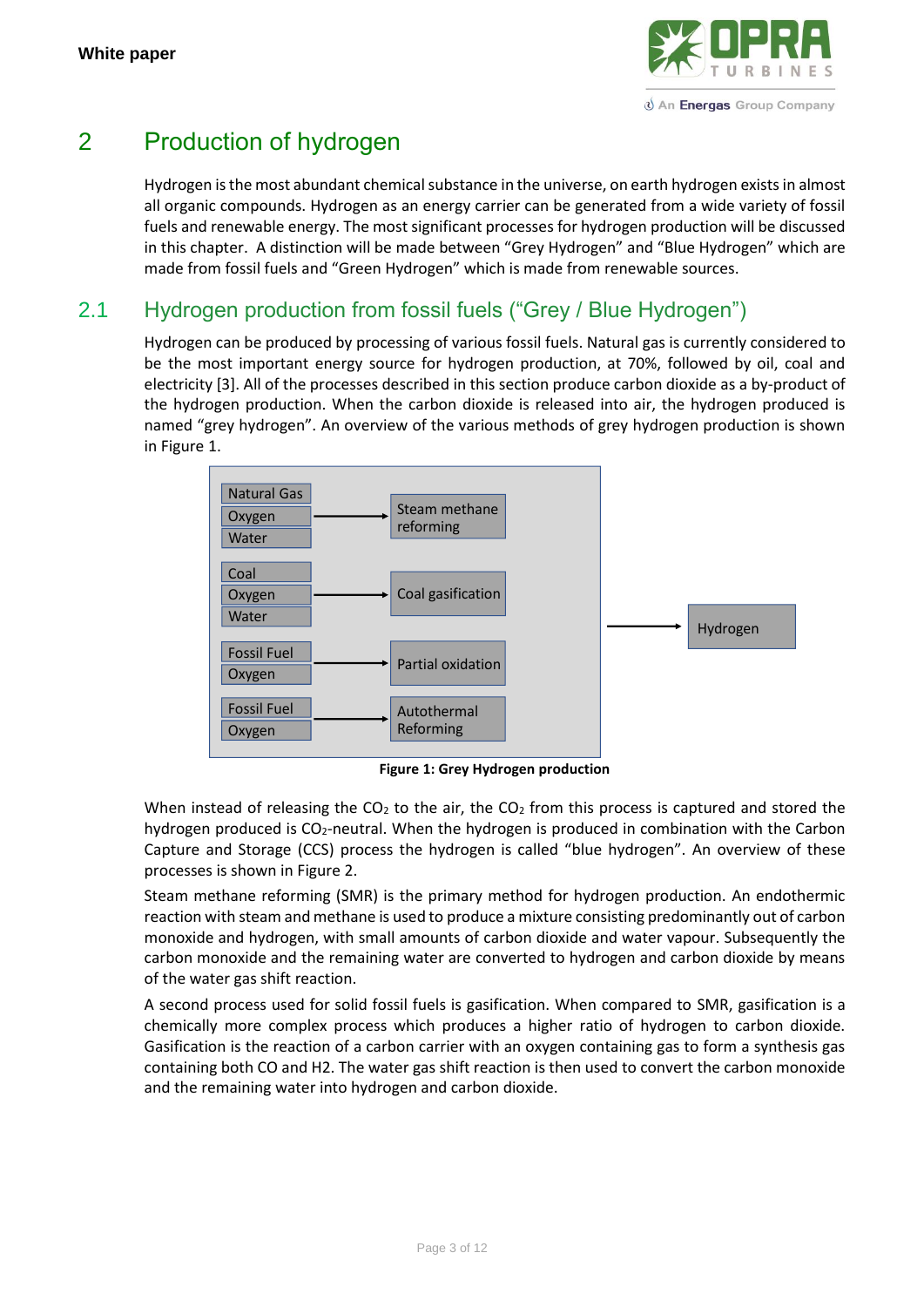

*<u>O</u>* An Energas Group Company



**Figure 2: Blue Hydrogen production**

<span id="page-3-0"></span>Two processes which use partial combustion to drive the thermochemical reactions of the fossil fuel feedstock are Partial Oxidation and Autothermal reforming (ATR). These processes are for example used for the production of hydrogen from naphtha, LPG and heavy oils. When compared to SMR both of these processes have higher carbon dioxide emissions. Partial oxidation is an exothermic reaction that takes place at high temperatures and under high pressure forming a synthesis gas containing both hydrogen and carbon dioxide. The process of partial oxidation is less efficient than the process of steam methane reforming, but partial oxidation has the benefit that it is more flexible to types of raw material for the process.

ATR can be considered as a combination of partial oxidation and steam reforming. The required heat for the process is supplied by means of the partial oxidation and the steam reforming determines the hydrogen yield. Autothermal reforming is not dependent on an external heat supply, which is considered as an advantage, but there is limited commercial experience for the process.

## 2.2 Hydrogen production from renewable energy ("Green Hydrogen")

At this moment, only small amounts of hydrogen are being produced from renewable energy, this amount is expected to significantly increase in the future. Renewable power generation by solar and wind is increasing [\(Figure 3\)](#page-4-0), requiring flexible operation to balance the load on the energy grid with the ability to rapidly adjust the output. Conversion of the renewable energy into hydrogen is one of the methods to store the energy. When electricity from renewable energies becomes increasingly available it is expected that hydrogen produced from renewable energy will rise significantly. Even though hydrogen is gaseous and has a relative low energy density, it is considered to be the chemical with the highest potential for longer time scale electricity storage [4].

Hydrogen produced from renewable hydrogen is called green hydrogen. An overview of the various production methods is shown in [Figure 4.](#page-4-1) Hydrogen can be produced from renewable electricity by electrolysis, as discussed in section [2.2.1](#page-4-2) or from biomass as described in section [2.2.2.](#page-5-0)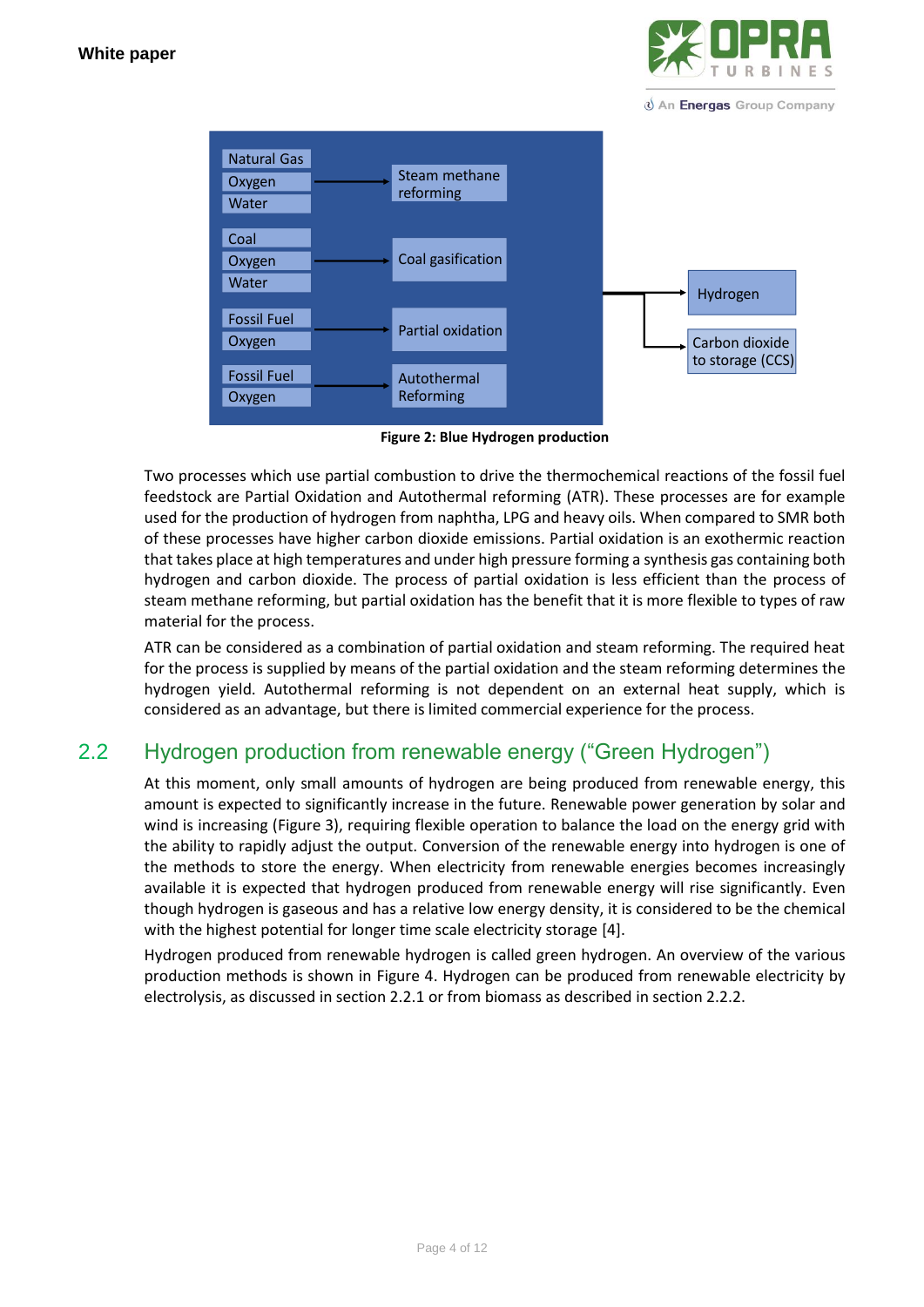

*<u>O</u>* An Energas Group Company



<span id="page-4-0"></span>Figure 3: Historic and future gross electricity generation from various energy sources.<br>Graph is based on EU Reference scenario 2016 [5] **Graph is based on EU Reference scenario 2016 [5]**



**Figure 4: Green Hydrogen production**

#### <span id="page-4-2"></span>**2.2.1 Electrolysis**

<span id="page-4-1"></span>Electricity from renewable sources such as wind or solar power can be used to drive the electrolysis of water. Electrolysis is a process by means of an electrolyser to break down water into hydrogen and oxygen. The electrolyser consists of a positive electrode (anode) and a negative electrode (cathode) separated by either an electrolyte or a membrane. The economic attractiveness of hydrogen production via electrolysis is very much dependent on electricity prices.

Three different types of electrolyser technologies are currently available as commercial products [\(Table 1\)](#page-5-1), these are alkaline electrolysers, proton exchange membrane (PEM) electrolysers and anion exchange membrane (AEM) electrolysers. Dependent on the amount of electricity used to produce the hydrogen the efficiency can be determined. The efficiency of water electrolysers is currently between 60 to 80% [3], dependent on the method used.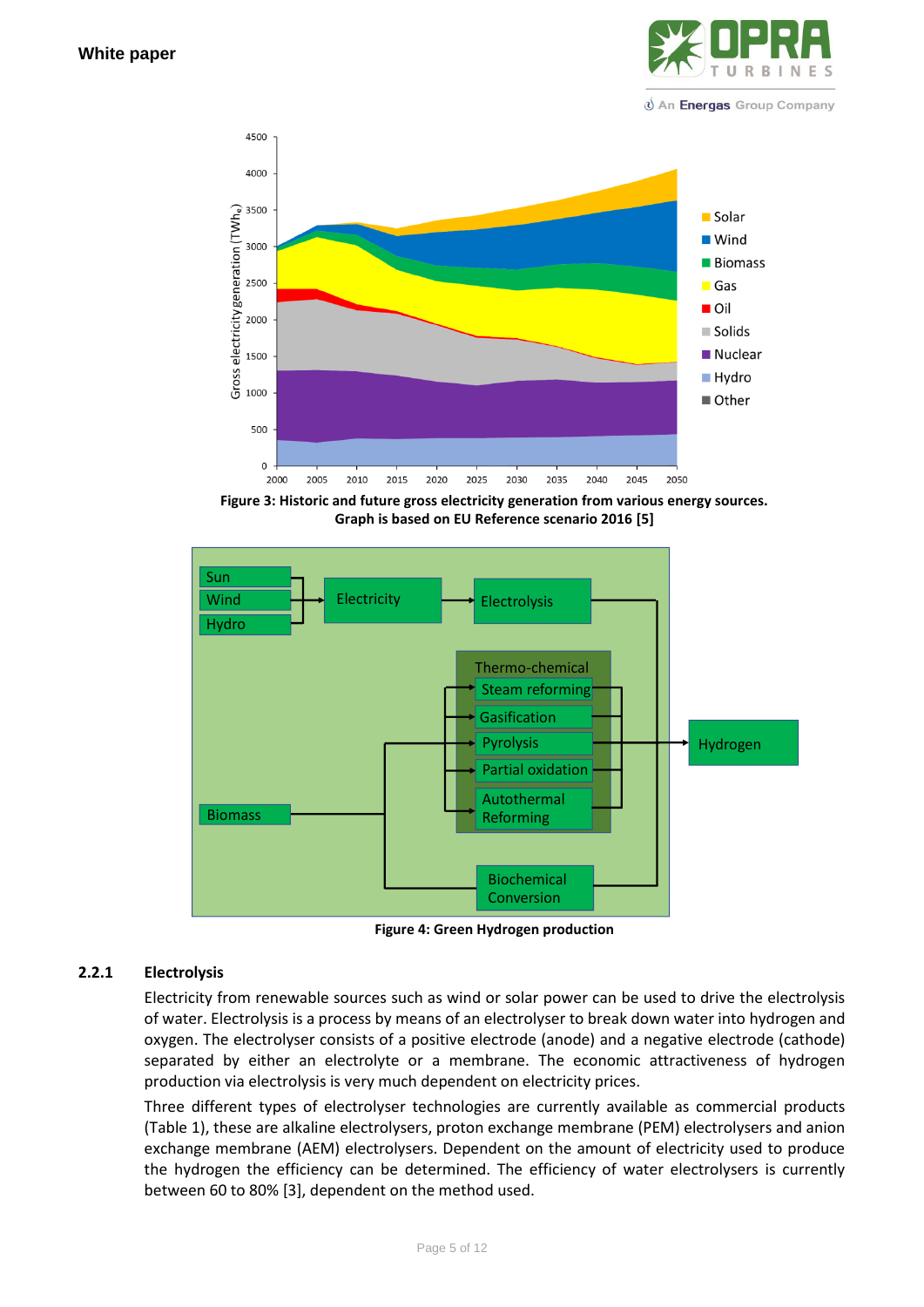

*<u>O* An Energas Group Company</u>

<span id="page-5-1"></span>

|                           |                 | <b>Alkaline</b>               | <b>PEM</b>                                        | <b>AEM</b>                            |  |
|---------------------------|-----------------|-------------------------------|---------------------------------------------------|---------------------------------------|--|
| Development<br>status     |                 | Commercial                    | Commercial medium and<br>small-scale applications | Commercial in limited<br>applications |  |
| System size<br>range      | $Nm^3/hr$<br>kW | $0.25 - 760$<br>$1.8 - 5,300$ | $0.01 - 240$<br>$0.2 - 1,150$                     | $0.1 - 1$<br>$0.7 - 4.5$              |  |
| Hydrogen purity           | %               | $99,5-$<br>99,9998            | $99,9 - 99,9999$                                  | 99,4                                  |  |
| Indicative<br>system cost | €/kW            | 1,000-1,200                   | 1,900-2,300                                       | N/A                                   |  |

**Table 1: Overview of commercially available electrolyser technologies [6].**

The PEM electrolyser is of particular interest for gas turbines in combination with wind and solar power. This is because it can quickly be switched on and off, thus it can easily be adapted to the intermittent characteristics of the wind and solar power generation.

#### <span id="page-5-0"></span>**2.2.2 Hydrogen from biomass**

Hydrogen from biomass is considered to be a low emission hydrogen production method since the  $CO<sub>2</sub>$  released was captured from the atmosphere in the first place. When carbon capture and storage is combined with hydrogen production from biomass this could even result in net negative  $CO<sub>2</sub>$ emissions.

The reforming processes described in Section [2.1](#page-2-2) can also be used to produce hydrogen from biomass. In addition to these processes two additional processes will be described in this sub-section, these are pyrolysis and biochemical conversion.

Pyrolysis is the thermal decomposition of organic compounds at high temperatures in the absence of oxygen. When the pyrolysis is followed by a catalytic reformer it is possible to produce a mixture consisting out of methane, carbon monoxide, carbon dioxide and hydrogen.

Biochemical conversion of biomass into hydrogen can be achieved by means of microorganisms. The primary method of biochemical conversion of biomass is fermentation, this method produces a gas mixture containing hydrogen by anaerobically degradation of the biomass. The biochemical conversion route requires significant volumes of biomass, this could lead to restrictions for large-scale production.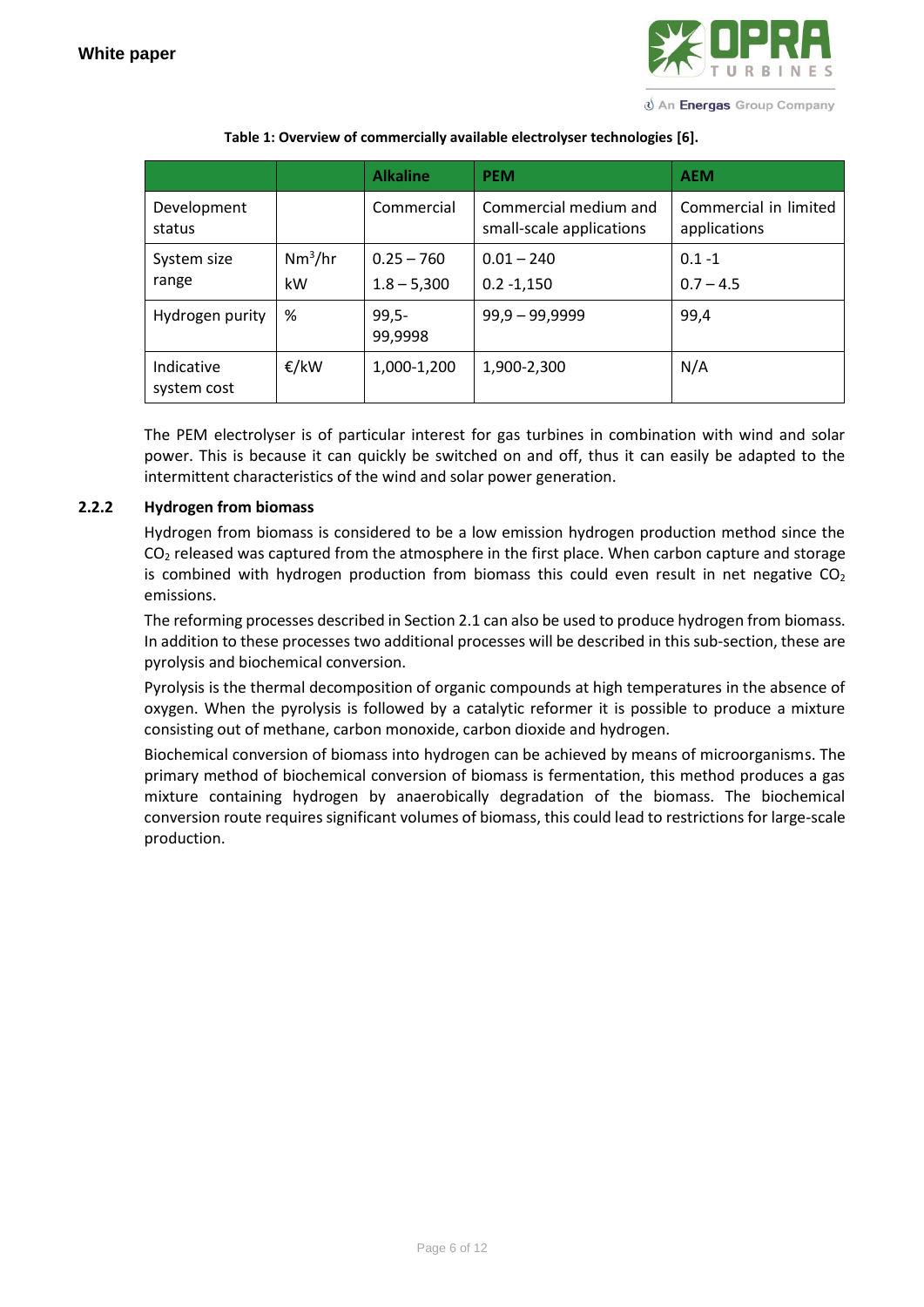

# <span id="page-6-0"></span>3 Challenges of hydrogen

Hydrogen can be considered as an environmentally neutral substance as it is non-toxic and it is not causing any environmental damage. Under atmospheric conditions, hydrogen is an odourless, colourless and tasteless gas. However, the physical and chemical properties of hydrogen are fundamentally different than those from conventional fuel gas [\(Table 2\)](#page-6-1).

<span id="page-6-1"></span>

|                             |                    | <b>Methane</b> | Propane | <b>Hydrogen</b> |
|-----------------------------|--------------------|----------------|---------|-----------------|
| Density                     | kg/Nm <sup>3</sup> | 0.678          | 1.882   | 0.085           |
| Lower heating value         | MJ/kg              | 50             | 49      | 120             |
| Lower heating value         | MJ/Nm <sup>3</sup> | 33.9           | 92.2    | 10.2            |
| Adiabatic flame temperature | К                  | 2236           | 2527    | 2253            |
| Laminar flame speed         | m/s                | 0.38           | 0.42    | 1.70            |
| Lower explosive limit [7]   | vol%               | 5.0            | 2.1     | 4.0             |
| Upper explosive limit [7]   | vol%               | 15.0           | 9.5     | 75.0            |

#### **Table 2: Properties of hydrogen compared to other gases**

#### 3.1 Flame speed

Hydrogen has a laminar flame speed of around five times higher than natural gas at similar conditions. Thus, flame flashback is one of the prime challenges in premixed hydrogen flames. Flame flashback is generally defined as upstream propagation of the flame due to an imbalance in local flame velocity and flow velocity. During a flashback event, the flame propagates upstream into the pre-mixer and changes the combustion type from the premixed to the diffusion type. This in turn increases the temperature and the pollutants of the flame and in parallel could lead to considerable damage to the equipment.

#### 3.2 Handling of hydrogen

Hydrogen has a significantly low energy density by volume compared to conventional fuel gases which could lead to large storage vessels for the hydrogen. To remedy this, one of these methods is used to store sufficient amount of hydrogen: high pressure storage, low temperature storage, absorption in materials or a combination of any of these. The table below shows the risk and safety issues related to the storage and transport of hydrogen.

| Material properties related issues | <b>Hydrogen handling related issues</b> |
|------------------------------------|-----------------------------------------|
| Impact on materials                | Temperature variation                   |
| Liner blistering                   | Pressure fluctuation                    |
|                                    |                                         |

#### **Table 3: Hydrogen storage and transport challenges [8]**

Damage mechanisms of carbon fibres **Hydrogen** leakage

Physical storage of hydrogen in enclosed containers can have detrimental effect on the storage material if proper material is not used. The impact of hydrogen on materials in the form of hydrogen embrittlement (HE) is of concern in steel storage systems. HE is responsible for crack growth in material, fracture initiation and catastrophic failure. Material selection should also consider hydrogen temperature and pressure fluctuations inside storage tanks which can result in shorter lifetime of the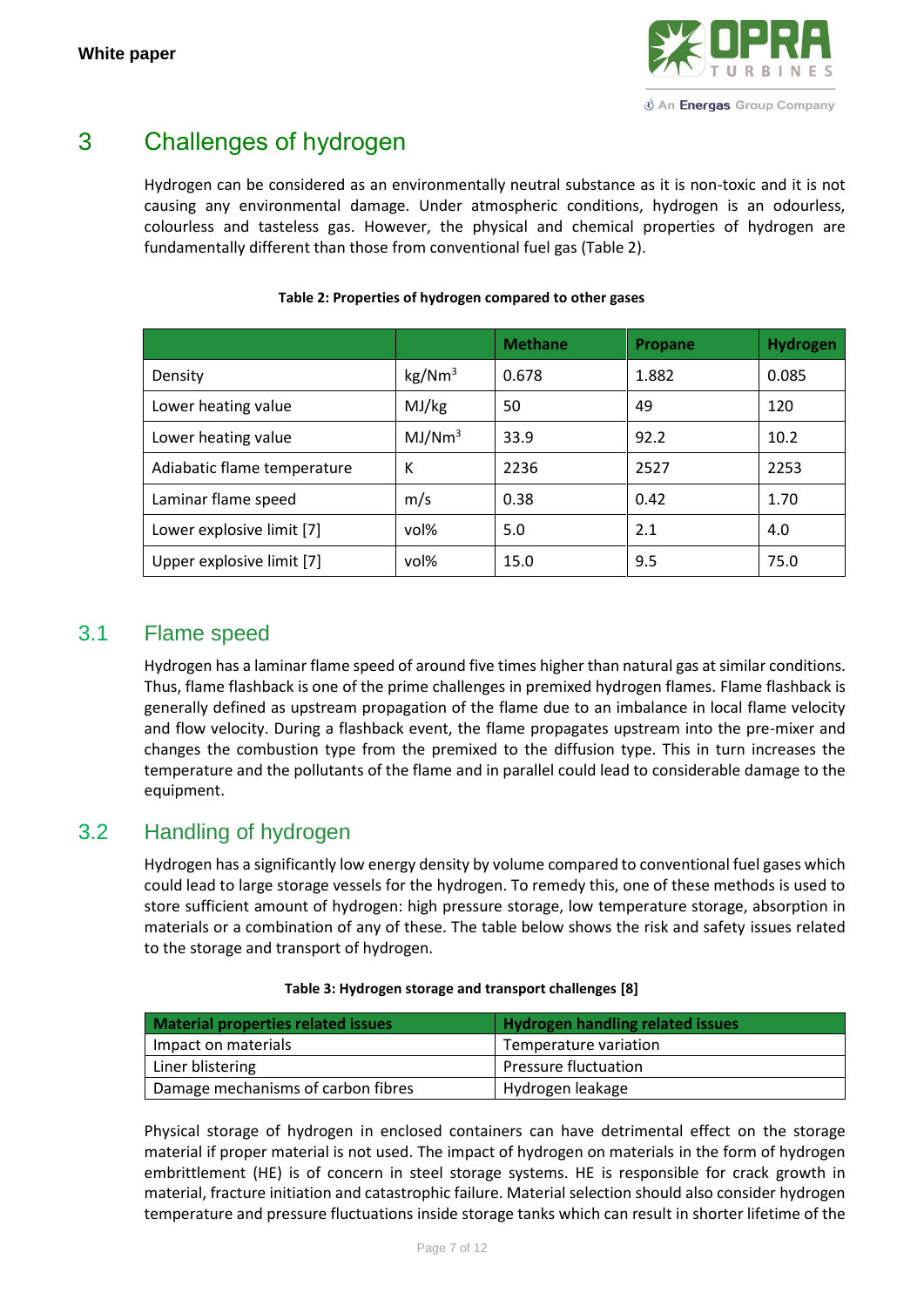

*<u>O* An Energas Group Company</u>

equipment. Also, hydrogen molecules being light and small, can permeate through materials and seals relatively easily during storage and transport through pipelines. A leakage risk of three times that of natural gas was measured for hydrogen from leakage measurements.

# <span id="page-7-0"></span>4 Gas turbine combustion technology

Depending on the application, requirements and fuel available, a gas turbine is equipped with a specific type of combustor. Currently, three different combustion systems are available for the OPRA OP16 gas turbine. The 3A combustor [\(Figure 5\)](#page-7-1) is a conventional, diffusion type, combustor capable of operating on a wide range of gaseous and liquid fuels. The 3B combustor [\(Figure 6\)](#page-7-2) is a dry lowemissions (DLE) combustor specifically designed for low emission operation on natural gas. The 3C combustor [\(Figure 7\)](#page-7-3) has been developed for operation on (ultra)-low calorific fuels including ethanol, pyrolysis oil, syngas, biogas, industrial waste gas and volatile organic compounds. The application of hydrogen in a gas turbine combustor affects the operability. This chapter discusses the implication for conventional combustor technology (section [4.1\)](#page-7-4), DLE combustor technology (section [4.2\)](#page-8-0), low calorific fuel combustors (section [4.3\)](#page-9-1) and the next generation high hydrogen combustor (section [4.4\)](#page-9-2).



<span id="page-7-1"></span>**Figure 5: 3A Conventional diffusion type combustor**

<span id="page-7-2"></span>**Figure 6: 3B Dry low emission combustor**

<span id="page-7-3"></span>**Figure 7: 3C Advanced diffusion type combustor for low calorific fuels**

## <span id="page-7-4"></span>4.1 Conventional combustor technology

Fuel and air are mixed in the flame in a conventional diffusion type combustor (for example the OPRA 3A combustor). The local high temperature in a diffusion flame results in an efficient conversion of the fuel. On the other hand, the high temperature enhances the formation of thermal  $NO<sub>x</sub>$ . Conventional diffusion type combustors can handle a significant amount of hydrogen. OPRA successfully tested the 3A combustor with high amounts of hydrogen. The effect of hydrogen addition on the exhaust gas emissions is shown in [Figure 8.](#page-8-1) Hydrogen addition increases the  $NO<sub>x</sub>$  emissions, because of the increased local flame temperature. Next to flame temperature also the quality of mixing has impact on the NOx emissions. The small hydrogen molecules mix better than larger hydrocarbon molecules. The initial drop in  $NO<sub>x</sub>$  emissions for more hydrogen is caused by an improved mixing of the fuel with air. The CO emissions are decreased by hydrogen addition, this is an effect of the increased local flame temperature and the lower carbon contents of a hydrogen rich flame. The latter is also reflected in the  $CO<sub>2</sub>$  emissions, which are reduced for an increased hydrogen content.

Water or steam injection can be used in conventional combustor technology to lower emissions at unattractive costs of demineralized water supply. Although conventional combustor technology can handle a high amount of hydrogen, it requires additional post-combustion treatment to meet the most stringent emission regulations.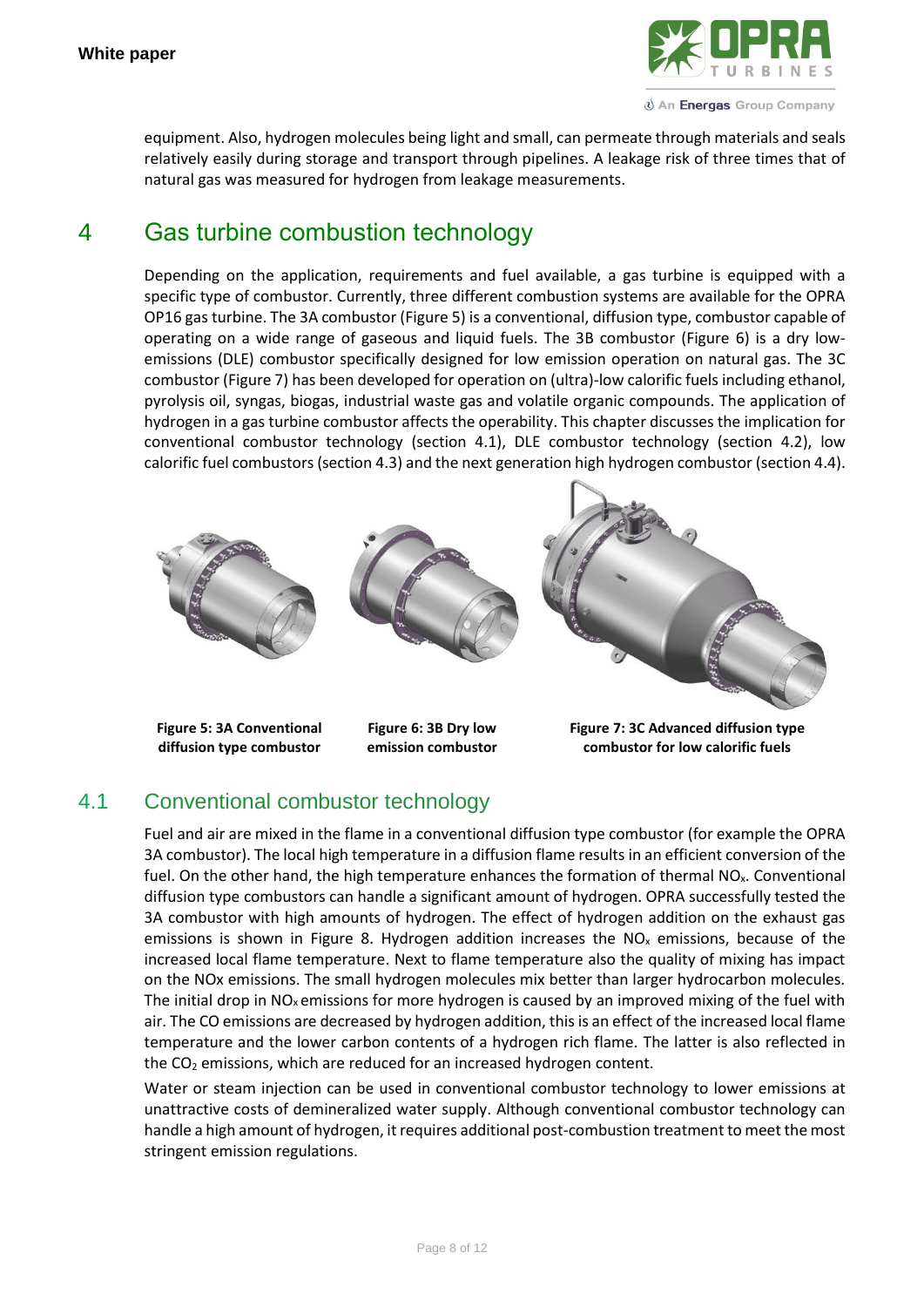

*I* An Energas Group Company



<span id="page-8-1"></span>**Figure 8: Trend of emissions in conventional combustor with increasing hydrogen contents** Hydrogen contents

#### <span id="page-8-0"></span>4.2 DLE combustor technology

Dry low emission (DLE) combustor technology (for example the OPRA 3B combustor) is based on premixed combustion. A premixed flame is characterized by the fact that the air and fuel are mixed before the combustion process takes place. The radial swirl stabilized DLE combustor of the OP16 is shown schematically in [Figure 9.](#page-8-2) For reduction of pollutant emissions, especially  $NO<sub>x</sub>$  and CO, the low emission combustor is operating in premixed mode. The recirculation zone induced by the radial swirler stabilizes the highly turbulent flame. Regenerative impingement cooling is used to cool the combustion liner. Hereby the combustion air is cooling the liner, while increasing the air supply temperature to the primary zone. Main fuel is injected upstream of the swirler passages, premixing with air when passing through the high velocity swirler passages. The (partially) premixed gas mixture is injected into the primary zone of the combustor. Central pilot fuel supply is used for start-up and part load flame stabilization.



**Figure 9: Schematic combustor aerodynamics of a DLE combustor**

<span id="page-8-2"></span>Conventional DLE technology can handle a limited amount of hydrogen because of the risk for flashback. Flame flashback is the upstream propagation of a flame due to an imbalance in flow velocity and local flame velocity. Due to the higher flame speed of hydrogen, flashback is one of the prime challenges in premixed hydrogen flames. During a flashback event, the flame propagates upstream up to the fuel injection. The combustion process changes thereby from premixed to diffusion type. This can cause severe hardware damage due to increased temperatures and undesirable flame stabilization locations.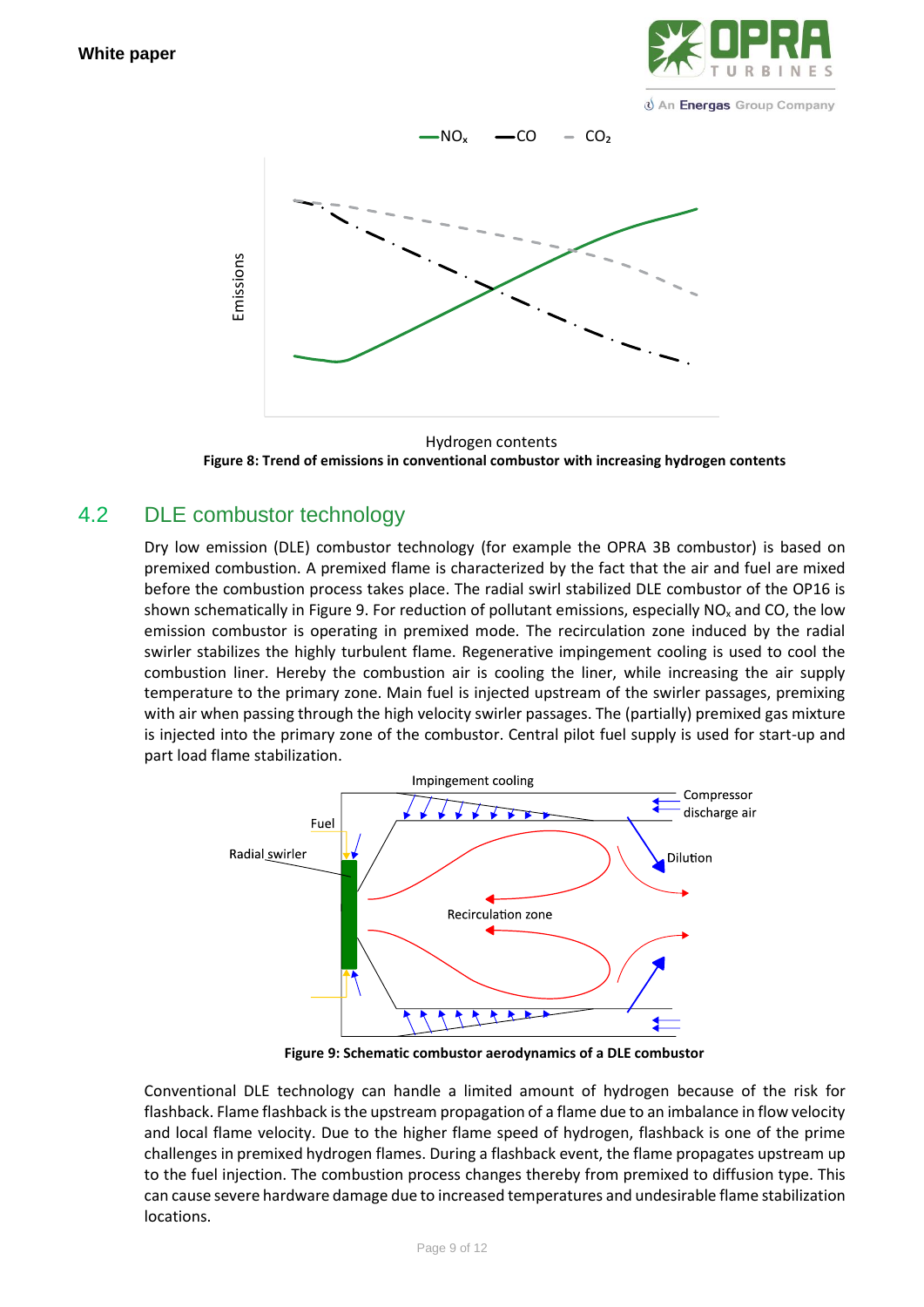

## <span id="page-9-1"></span>4.3 Low calorific fuel combustor technology

Low calorific fuel combustor technology (for example the unique OPRA 3C combustor) is specifically designed for efficiently burning low calorific liquid and gas fuels [9, 10, 11]. The low LHV of the fuels result in completely different combustion properties compared to conventional (methane based) fuels. The volume of the combustor is significantly larger than for the conventional combustion systems. This ensures sufficient burnout time for carbon monoxide in syngas and carbon content in liquid fuels, such as pyrolysis oil. Some (ultra)-low calorific fuels will also contain a significant amount of dilutants. These dilutants will decrease the temperature of the flame, thereby slowing down the reaction rates.

If the energy carrying part of the fuel consists mainly of hydrogen and carbon monoxide, the fuel behaves different than methane-based fuels. This is for example the case for syngas were the carbon monoxide part requires a long reaction time and hydrogen reacts fast. Low calorific fuels with high hydrogen contents can be burned efficiently with low emissions. OPRA successfully tested the 3C combustor on low calorific syngases with a hydrogen level up to 50% by volume [11].

#### <span id="page-9-2"></span>4.4 Next generation high hydrogen combustion technology

In the strive for reliable power generation with low carbon footprint (e.g. European Commission 2050 Energy Strategy Directives [2]), carbon-free hydrogen value chains will play an important role. Therefore, OPRA is working on the development of the next generation hydrogen combustion technology. The objective is to develop a cost-effective, ultra-low emission combustion system that is capable of burning hydrogen. A key requirement is fuel flexibility and stable operation from 100% natural gas to 100% hydrogen and any mixture thereof. This is a key challenge as extreme changes in fuel reactivity switching from natural gas to hydrogen can result in dramatic shifting of heat release within the combustor, which can be physically destructive if not well controlled. With the development of the fuel-flexible and ultra-low emission hydrogen combustor, the OP16 gas turbine is and will remain a key solution in the future decentralized energy landscape.

# <span id="page-9-0"></span>5 Conclusions

Hydrogen as an energy carrier can be generated from a wide variety of fossil fuels and renewable energy. The amount of hydrogen produced using renewable energy is expected to significantly increase in the future. Renewable power generation by solar and wind is increasing, requiring flexible operation to balance the load on the electricity grid with the ability to rapidly adjust the output. Conversion of the renewable energy into hydrogen is one of the promising methods to store the energy. When electricity from renewable energy becomes increasingly available it is expected that hydrogen produced from renewable energy will rise significantly.

Hydrogen can be considered as an environmentally neutral substance as it is non-toxic, and it is not causing any environmental damage. Under atmospheric conditions, hydrogen is an odourless, colourless and tasteless gas. However, the physical and chemical properties of hydrogen are fundamentally different than those from conventional fuel gas. Hydrogen has a laminar flame speed of around five times that of natural gas at similar conditions. Thus, flame flashback is one of the prime challenges in premixed hydrogen flames. Another large challenge arises with the handling of hydrogen due the low energy density, possibility of hydrogen embrittlement and the high permeability of hydrogen.

The application of hydrogen in a gas turbine combustor affects the operability. A key requirement for hydrogen is fuel flexibility and stable operation from 100% natural gas to 100% hydrogen and any mixture thereof. This is a key challenge as extreme changes in fuel reactivity switching from natural gas to hydrogen can result in dramatic shifting of heat release within the combustor, which can be physically destructive if not well controlled. Already at this moment, OPRA's OP16 gas turbine combustors can handle a high amount of hydrogen. However, to meet the future requirements OPRA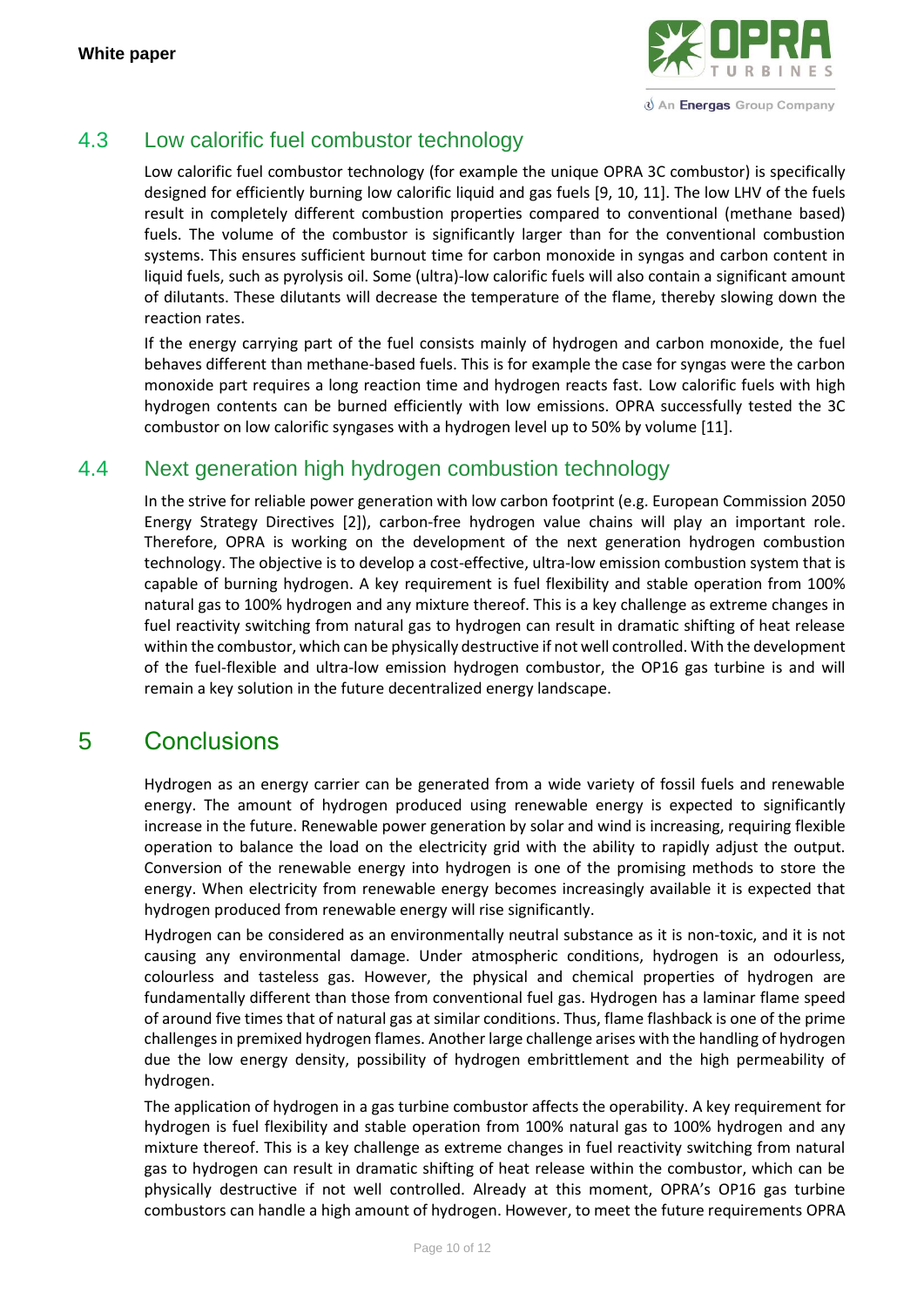

U An Energas Group Company

is working on the development of the next generation hydrogen combustion technology. The objective is to develop a cost-effective, ultra-low emission combustion system for that can operate on 100% natural gas and 100% hydrogen, and any mix thereof. With the development of the fuel-flexible and ultra-low emission hydrogen combustor, the OP16 gas turbine is and will remain a key solution in the future decentralized energy landscape.